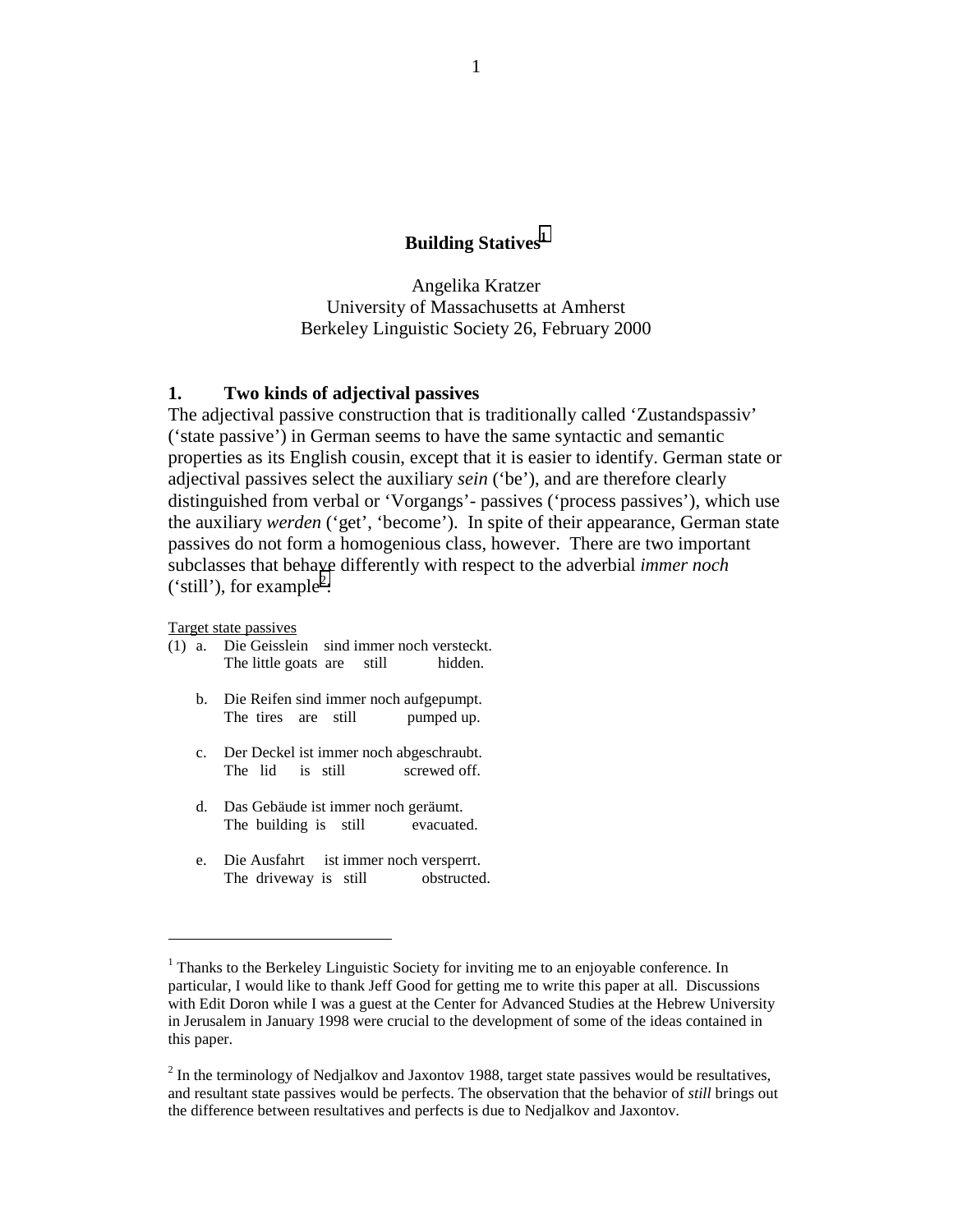Resultant state passives

- (2) a. Das Theorem ist (\* immer noch) bewiesen. The theorem is (\*still) proven.
	- b. Der Briefkasten ist (\* immer noch) geleert. The mail box is (\*still ) emptied.
	- c. Die Wäsche ist (\* immer noch) getrocknet. The laundry is (\*still) dried.
	- d. Die Gäste sind (\* immer noch) begrüsst. The guests are (\* still) greeted.
	- e. Die Töpfe sind (\* immer noch) abgespült. The pots are (\*still ) washed up.

The terms 'target state' and 'resultant state' I used as labels for the two types of state passives are borrowed from Parsons 1990, who explains the difference between the two kinds of states as follows:

#### Resultant states

"For every event e that culminates, there is a corresponding state that holds forever after. This is "the state of e's having culminated," which I call the "Resultant state of e," or "e's Rstate." If Mary eats lunch, then there is a state that holds forever after: The state of Mary's having eaten lunch"<sup>3.</sup>

#### Target states

"It is important not to identify the Resultant-state of an event with its "target" state. If I throw a ball onto the roof, the target state of this event is the ball's being on the roof, a state that may or may not last for a long time. What I am calling the Resultant-state is different; it is the state of my having thrown the ball onto the roof, and it is a state that cannot cease holding at some later time". ...... "For a large number of verbs, there is a "typical" independently identifiable state that its object is in after the verb is true of it. If the state is transitory, then we come to use the adjective form of the past participle to stand for the transitory state instead of for the permanent resultant state. For example, anything that is cracked and then not repaired is in a state that is easy to identify - until the repair....<sup> $,4$ </sup>

The target state passives in (1) describe states that are in principle reversible, hence can be transitory, and this is what the adverbial *immer noch* ('still') requires. The resultant state passives in (2) convey that a contextually salient event of the kind described by the participle is over by now, the reference or topic time. Assuming, as does Parsons, that there is a state corresponding to an event's being over, that state is irreversible and has to hold forever after. Once an event is over, it is over for good. If the passives in (2) describe resultant states, we have an explanation for why they are incompatible with adverbs like *still*.

<sup>&</sup>lt;sup>2</sup> Parsons 1990, 234.

<sup>4</sup> Parsons 1990, 235.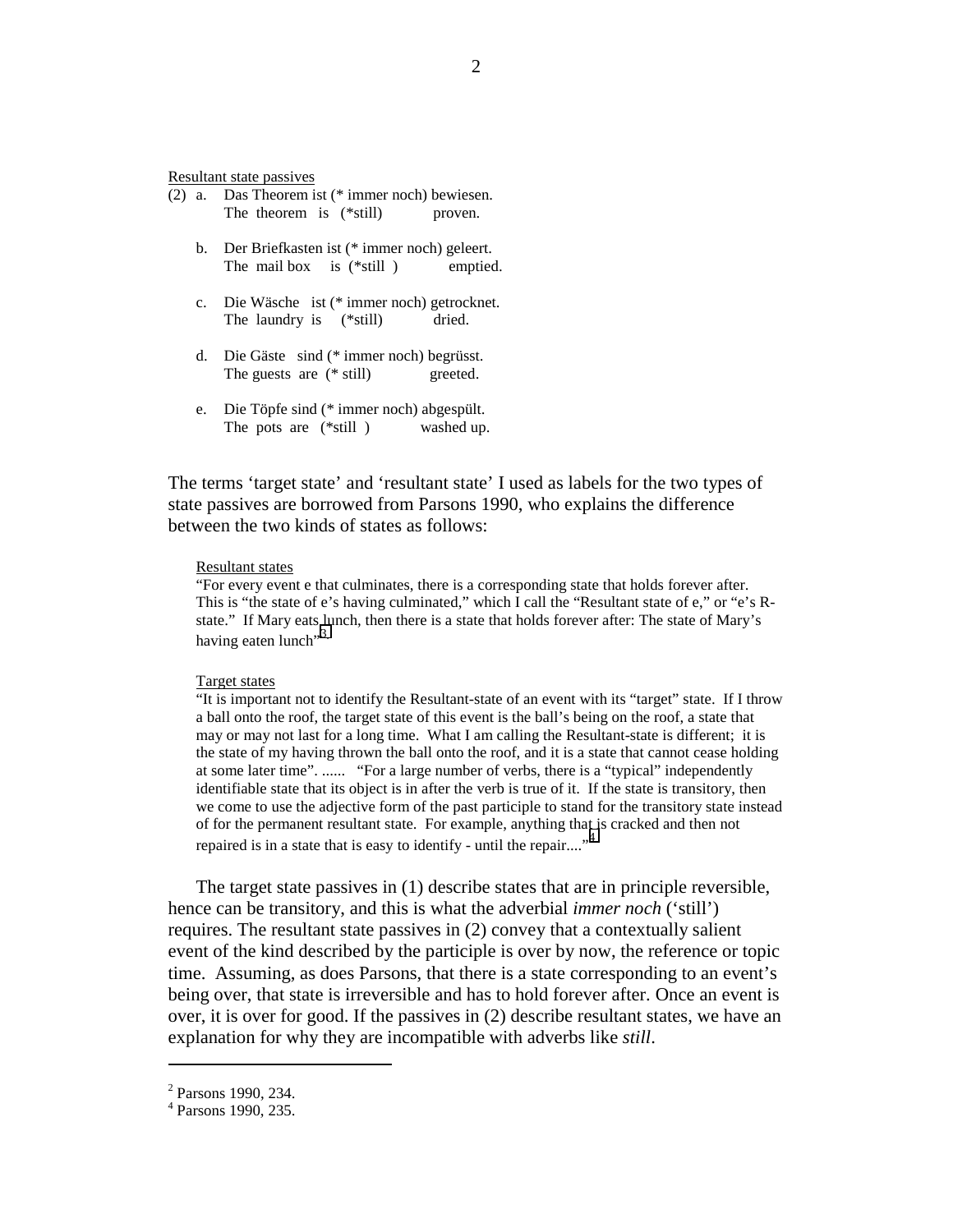While the *immer noch* test works well in most cases, it is not absolutely reliable. Look at the following examples:

- (3) a. \* The feast is still over.
	- b. \* The homework is still done.
	- c. # Melchiades is still dead.
	- d. # The potatoes are still cooked.

3(a) and (b) are semantically anomalous and beyond repair. 3(c) is fine when uttered in a context where dead people are assumed to come back to life. 3(d) sounds pretty bad, yet in a context where cooked potatoes might turn raw again after a while, 3(d) would feel fine. When a state passive passes the *immer noch* test, we can safely conclude that we have a target state participle. If it doesn't seem to pass, however, we have to make sure, we aren't looking at cases like 3(c) or (d). With a true resultant state passive, failing the *immer noch* test has to be a matter of meaning, not a matter of contingent fact.

Parsons proposed the resultant state interpretation as an interpretation for the English perfect construction. If this is right, we expect the state passives in (2) to share the aspectual properties of the verbal passives in (4), which is the case:

- (4) a. The theorem has been proven.
	- b. The mailbox has been emptied.
	- c. The laundry has been dried.
	- d. The guests have been greeted.
	- e. The pots have been washed.

If the German resultant state passives in (2) are perfect constructions, we might be tempted to suspect that they might just be perfect forms of verbal passives with the auxiliary *werden* deleted:

| $(5)$ a. | Das Theorem ist bewiesen.<br>The theorem is proven.                 | Adjectival passive      |
|----------|---------------------------------------------------------------------|-------------------------|
|          | b. Das Theorem ist bewiesen worden.<br>The theorem is proven gotten | Verbal passive, perfect |
|          | The theorem has been proven.                                        |                         |

The proposal that the passives illustrated in  $2(a)$  to (e) are just perfect forms of verbal passives with the auxiliary *werden* deleted has surfaced from time to time in the linguistic literature on German<sup>5</sup>, yet does not seem tenable. Look at the following examples:

<sup>&</sup>lt;sup>5</sup> See Rapp 1997 for more discussion of this point.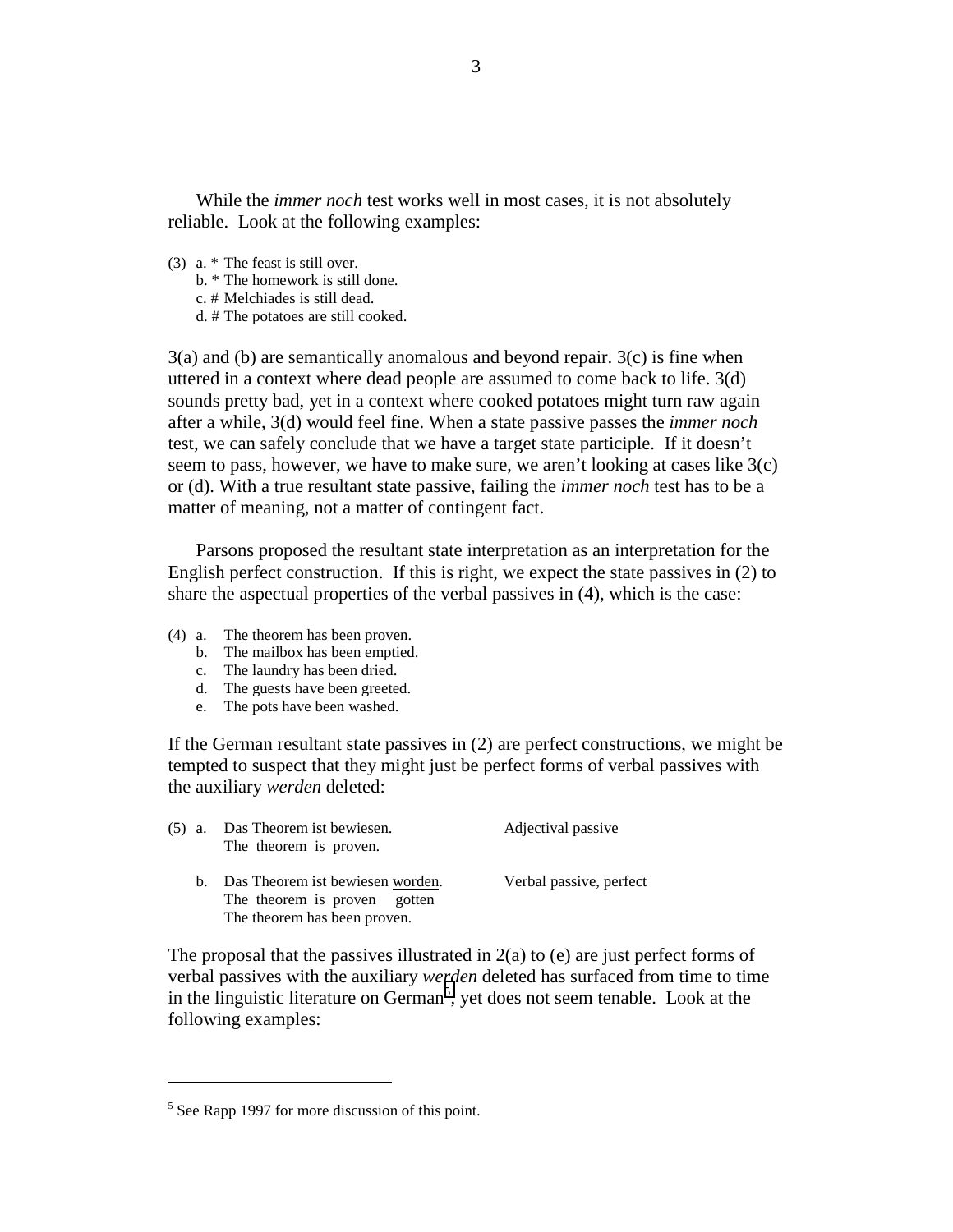- (6) a. Die Kinder sind (\*immer noch) gewaschen. The children are still washed
	- b. Die Kinder sind gewaschen worden. The children are washed gotten The children have been washed.

 $6(a)$  is a resultant state passive, and  $6(b)$  is the perfect form of the corresponding verbal passive. The crucial observation is that there is a subtle meaning difference between  $6(a)$  and  $6(b)$ .  $6(a)$  is compatible with the children having washed themselves,  $6(b)$  is not. Somebody must have washed them<sup>6</sup>. Baker, Johnson, and Roberts 1989 take incompatibility with self-action to be evidence for the obligatory presence of an implicit impersonal pronoun realizing the verb's external argument in verbal passives. The meaning difference between 6(a) and (b) might then boil down to the obligatory presence of an unpronounced agent argument in 6(b), but not in 6(a). I conclude that resultant state passives have perfect aspect, but they are not just elliptical versions of perfect forms of verbal passives.

Resultant state passives are marginally acceptable with activity verbs:

(7) a. Die Katze ist schon gestreichelt. The cat is already petted

 $\overline{a}$ 

b. Dieser Kinderwagen ist schon geschoben. This baby carriage is already pushed.

7(a) and (b) sound bizarre out of the blue, but as soon as we impose a 'job is done' or 'that's over' interpretation, they become fine. For 7(a), imagine a scenario where it is my job to pet my neighbor's cat once a day while he is on vacation. A natural setting for 7(b) would be a factory that produces baby carriages and employs workers whose job it is to push new baby carriages a few times to test their wheels.

Resultant state passives can also be formed from impersonal, idiomatic, and resultative constructions:

|        | gelesen.                                                                                                                                     | Idiom                                        |
|--------|----------------------------------------------------------------------------------------------------------------------------------------------|----------------------------------------------|
|        |                                                                                                                                              |                                              |
|        |                                                                                                                                              |                                              |
|        |                                                                                                                                              |                                              |
|        |                                                                                                                                              | Resultative                                  |
|        |                                                                                                                                              |                                              |
|        |                                                                                                                                              |                                              |
| (8) a. | Ihm sind die Leviten<br>'He was scolded.'<br>b. Die Teekanne ist leergetrunken.<br>The teapot is empty-drunk<br>'The teapot is drunk empty.' | Him(dat.) are the Leviticus (nom.plur.) read |

 $6$  Mchombo 1993 and Dubinsky & Simango 1996 report analogous facts about the stative construction in Chichewa.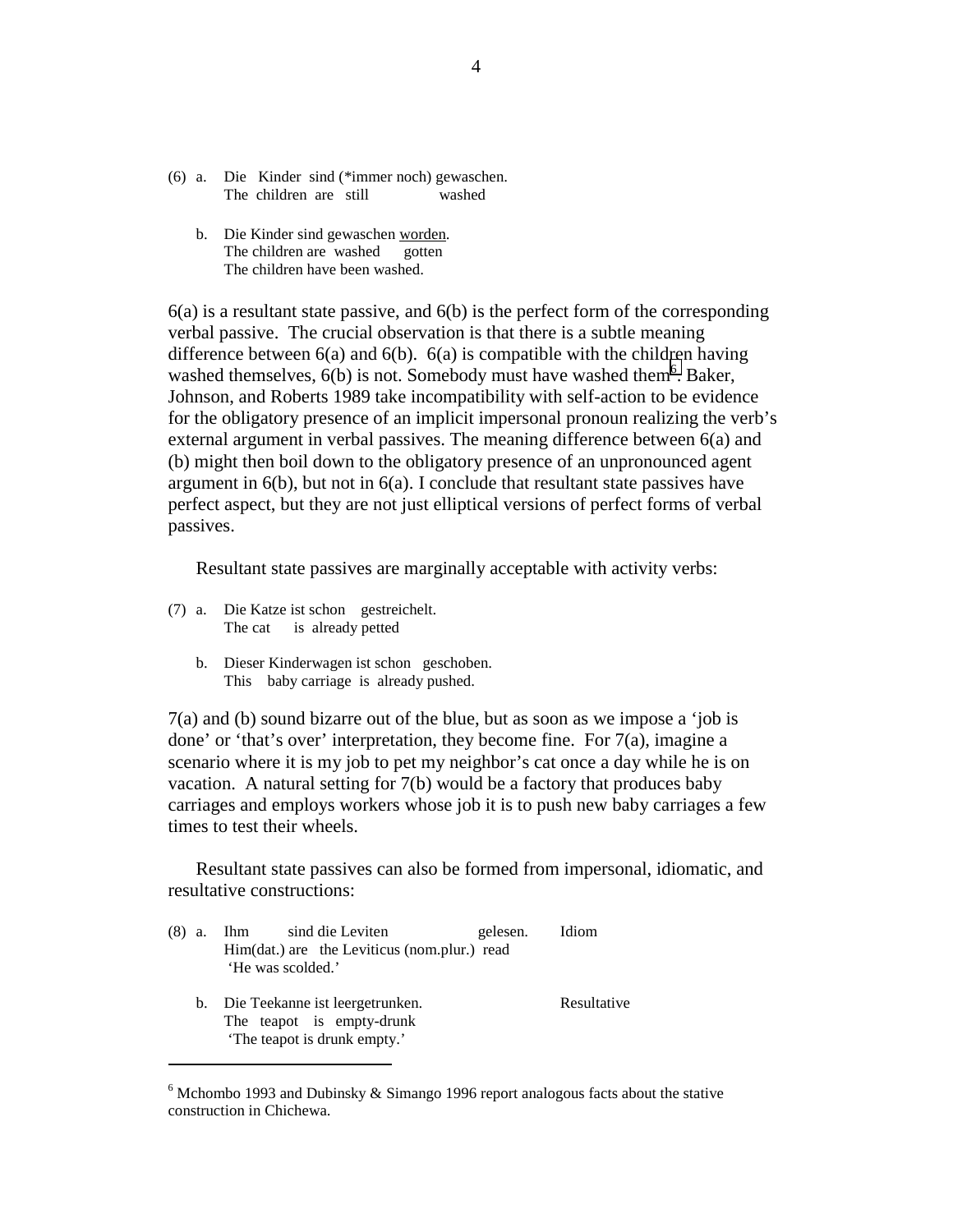| C. | Ihm                  | ist geholfen. |
|----|----------------------|---------------|
|    | Him(dat.) is helped. |               |

Impersonal

The only verbs that aren't ever acceptable in any kind of state passive in German are certain stative verbs, including the old preteropresents:

(9) a. \* Dieses Haus ist besessen. This house is owned.

 $\overline{a}$ 

b. \* Die Antwort ist gewusst. The answer is known.

The class of verbs that can form target state passives in German coincides with the class of verbs that allow modification by *für*-PPs:

- (10) a. Die Mutter hat die Geisslein für ein paar Stunden versteckt. The mother has the little goats for a few hours hidden Implies: the little goats were hidden for a few hours.
	- b. Wir werden das Boot für ein paar Stunden aufpumpen. We will the boat for a few hours up-pump Implies: the boat will remain inflated for a few hours.
- (11) a. \* Du kannst die Gäste für eine Stunde begrüssen. You can the guests for an hour greet 'You can greet the guests for an hour'.
	- b. \* Wir werden den Briefkasten für drei Tage leeren. We will the mailbox for three days empty 'We will empty the mailbox for three days'.

When a PP headed by *für* modifies a verb and the result is grammatical, the only reading available is one where a claim is made about the length of a target state characterized by the verb. In Generative Semantics and more recent syntactic frameworks relying on head movement, similar facts in English have been taken as evidence for lexical decomposition of accomplishment verbs in the syntax<sup>7</sup>. At some level of syntactic representation, the relevant verbs would appear as decomposed into an eventive and a stative component, and consequently, PPs could in principle operate on the stative component alone. The German data illustrated in (10) and (11) speak against a syntactic decomposition analysis of accomplishment verbs, however. On a syntactic decomposition analysis, it would be a rather odd fact that compositional causatives like *leeren* ('empty'), for example, do not allow other operations to see the target state they characterize:

<sup>&</sup>lt;sup>7</sup> See e.g. Dowty 1979, who credits Robert Binnick with the earliest observation of those facts. Interestingly, the adverb *again* behaves differently from *für*-PPs. It can 'access' target states in compositional causatives as well.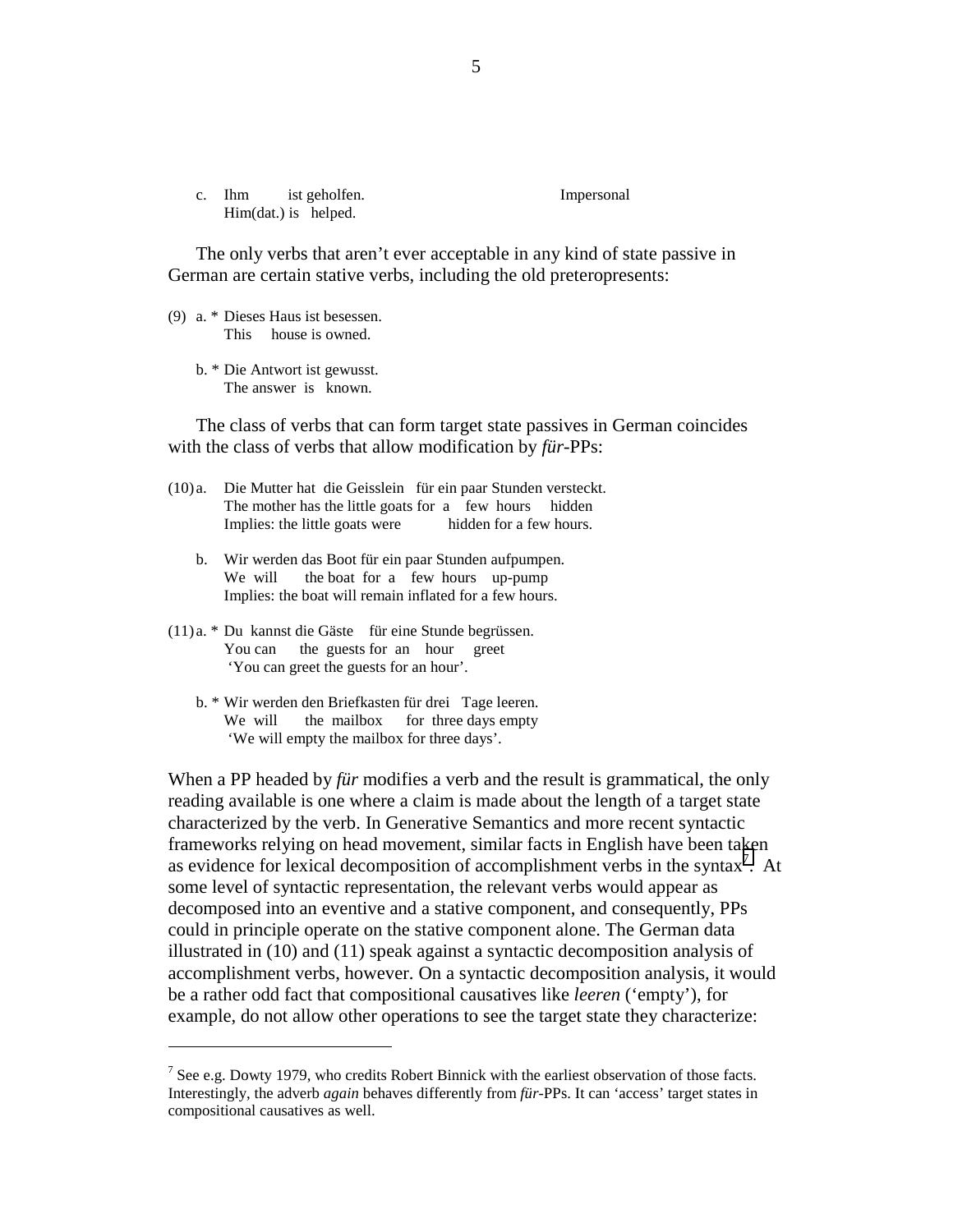they do not have target state passives and cannot be modified by *für*-PPs. On the other hand, there are many causative verbs with non-compositional prefixes that have target state passives and can be modified by *für*-PPs. Take *auf-pumpen* ('pump up'), for example. Morphologically, *auf-pumpen* consists of the verb *pumpen* ('pump'), and the non-compositional prefix *auf*-. If *aufpumpen* had to be syntactically decomposed into a stative and an eventive component, the eventive component could be contributed by *pumpen*, but the stative component couldn't be contributed by *auf*-. In isolation, the prefix *auf*- doesn't have a denotation at all, hence couldn't possibly contribute a target-state property. In this case, then, the syntactic decomposition needed for accessing the target state property of *aufpumpen* would have to go right against that verb's morphological make-up. It seems, then, that we have to be able to access the target state property characterized by a verb without relying on syntactic decomposition. The following section explores a particular way of doing so.

## **2. Building statives**

 $\overline{a}$ 

We have seen that when we classify verbs according to their ability or inability to make a target state property available to other operations, we find verbs that are traditionally classified as 'accomplishment verbs' in both subgroups. What is it about lexical representations that tells the semantic computation system that verbs are not all alike with respect to the availability of a target state property? We saw that syntactic decomposition doesn't seem an option because in many cases, the required decomposition does not match the morphological structure of the verbs in question. In Kratzer 1998, I proposed that those verbs that allow target state passives and modification by *für*-PPs are verbs that are constructed from stems that have both an event argument (the usual Davidsonian argument) and a target state argument<sup>8</sup>. Such stems can be used to build verbs or adjectives and should therefore be unspecified for syntactic category. The logical representation for the category-neutral stem *aufpump*- would then be  $(12)^9$ :

(12)  $\lambda x \lambda s \lambda e$  [pump(e) & event(e) & inflated(x)(s) & cause(s)(e)]

Following Marantz 1984 and Kratzer 1996, I am assuming that external arguments are not true arguments of their verbs $^{10}$ . Consequently, the stem

<sup>8</sup> Piñon 1999 drew the same conclusion on the basis of the behavior of German *für*-PPs.

<sup>9</sup> Here and in what follows, I take logical representations to be expressions of an intensional typed λ-calculus with the basic types t (propositions), e (entities), s (states, events), and i (intervals of times). As for variables, 'x' ranges over entities, 'e' over eventualities, including events proper and states, 's' ranges over states, 't' over intervals of time, P over functions of type <st>, 'R' over functions of type  $\langle s \times st \rangle$ , 'Q' over functions of type  $\langle e \times st \rangle$ , and 'T' over functions of type  $\langle e \times it \rangle$ .<br><sup>10</sup> Crucially, I am not assuming that the non-state argument of adjectives is an external argument.

In German, the overt subjects in copula constructions (including adjectival passives) can have the syntactic properties of external or internal arguments. I think this fact is best explained in terms of properties of the copula *be*, following Diesing 1992. According to Diesing, when the copula is a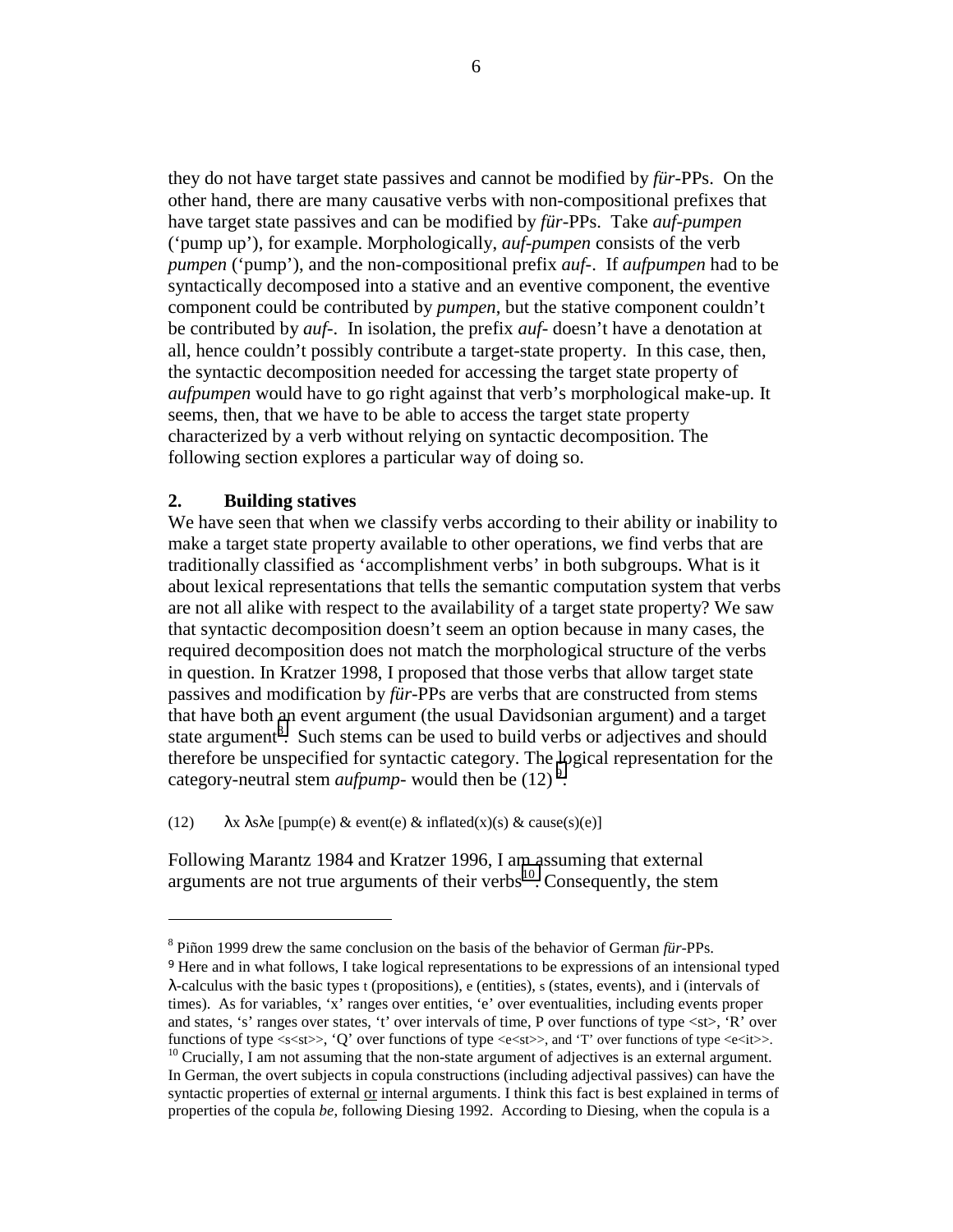*aufpump*- has just a direct object argument in addition to its state and event arguments. Given (12), the logical representation for the phrase *das Boot aufpump*- ('pump up the boat') is (13):

(13)  $\lambda s \lambda e$  [pump(e) & event(e) & inflated(the boat)(s) & cause(s)(e)]

If the state argument can remain visible for a little while during a syntactic derivation, modifiers like *für*-PPs can see it and impose conditions on the states described. Target state participles can be created at this stage as well. Their logical representations are derived as follows:

(14) Building a stative (first way, phrasal case) Stem+object:  $\lambda s \lambda e$  [pump(e) & event(e) & inflated(the boat)(s) & cause(s)(e)] Stativizer: λRλs ∃e R(s)(e) Output:  $\lambda s \exists e$  [pump(e) & event(e) & inflated(the boat)(s) & cause(s)(e)]

According to (14), the stativity of target state participles is the result of existentially quantifying the Davidsonian argument of a category-neutral predicate that has an additional target state argument.

Lieber 1980 has argued that what makes adjectival participles adjectival in English and German, is a zero suffix attached outside of the visible participle morphology. This is why verbal and adjectival passive participles show the same allomorphy in those languages. If Lieber is correct, the stativizer in (14) might be the denotation of a zero suffix. Alternatively, we could think of the stativizer as a possible denotation for the syntactic category label 'A' itself, and we would then have adjectival participles of the form  $[ge-$ ....-*en*]<sub>A</sub>. On either proposal, the overt participle morphology would be meaningless, and its only function would be to license the absence of verbal inflection. If the external arguments of verbs are introduced by verbal inflection, as argued in Kratzer 1996, lack of verbal inflection implies absence of external arguments. This explains why in adjectival passives, the verb's external argument is truly missing. It's not that it has been eliminated or suppressed. It was never there to begin with. A parallel explanation can be given to the absence of accusative case, provided that it, too, depends on the presence of verbal inflection $11$ .

control copula, the overt subject of the construction is an argument of the copula that is linked to an unpronounced internal argument of the adjective via a control relation. When the copula is a raising copula, the overt subject of the construction is an internal argument of the adjective that has moved into the subject position.

 $11$  The implicit presence of the verb's external arguments in verbal passives might be linked to the auxiliary used in verbal passives. The assumption that the verb's external argument isn't realized or absorbed by the participle morphology is also supported by the fact that the same morphology with all the same allomorphs - is used in active perfect constructions.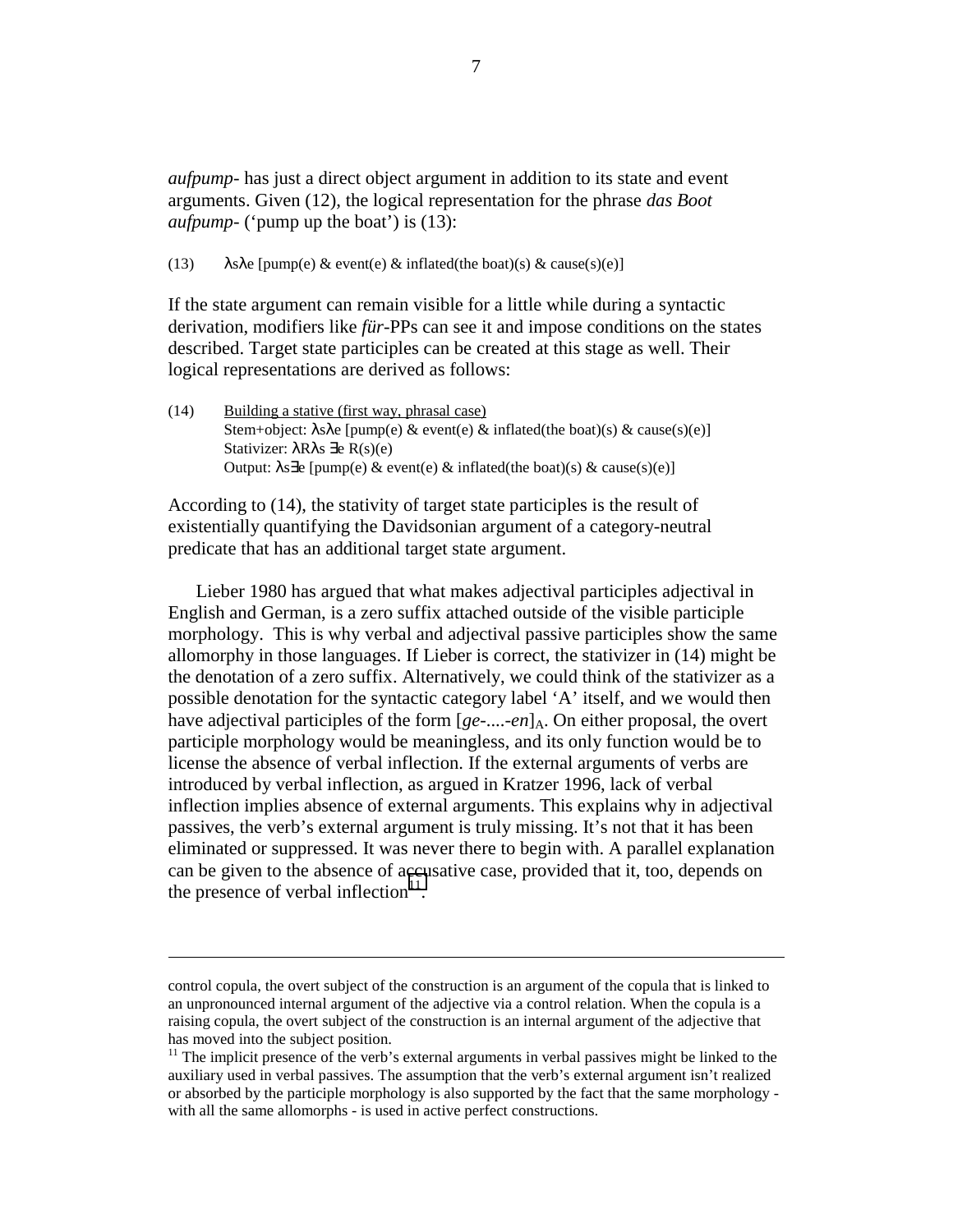The stativizer introduced in (14) operates over phrases, rather than lexical items. This is not necessarily so, but it is a possibility, as I will show shortly. Assuming that Function Composition is freely available for combining the denotations of  $\bar{X}^0$ categories, the stativizer in (14) can combine with a mere stem as well:

(15) Building a stative (first way, lexical case) Stem:  $\lambda x \lambda s \lambda e$  [pump(e) & event(e) & inflated(x)(s) & cause(s)(e)] Stativizer: λRλs ∃e R(s)(e) Output:  $\lambda x$  ( $\lambda R\lambda s \exists eR(s)(e)$  ( $\lambda s\lambda e$  [pump(e) & event(e) & inflated(x)(s) & cause(s)(e)]))  $= \lambda x \lambda s \exists e$  [pump(e) & event(e) & inflated(x)(s) & cause(s)(e)]

Previous analyses have argued or assumed that adjectival participles are lexical, in the sense that they are derived by an adjectivization operation that affects lexical items, rather than  $phrases<sup>12</sup>$ . We have already seen data that establish that resultant state passives in German can be phrasal. In 8(a) above, for example, a VP-idiom is adjectivized. In 8(b), adjectivization has affected a syntactically complex resultative construction. The following example shows that target state participles can be phrasal, too:

- (16) a. Die Haare waren immer noch schlampig gekämmt. The hairs were still sloppily combed The hair was still combed sloppily.
	- b. \* Die Haare waren schlampig fettig. The hairs were sloppily greasy 'The hair was greasy sloppily'

 $\overline{a}$ 

The manner adverb *schlampig* ('sloppily') cannot modify statives, as shown by the ungrammaticality of  $16(b)$ . Since  $16(a)$  is grammatical, we have to conclude that the manner adverb can modify the stem *kämm*- before the construction is stativized. In other words, the grammaticality of 16(a) shows that the stativization operation that created the target state participle in 16(a) must have affected a phrase, rather than a mere lexical item.

An immediate consequence of the proposed way of deriving target state participles seems to be that target state passives should have event implications: If the boat is now pumped up, for example, there has to be a pumping event that caused its state of being inflated. Browsing through lists of adjectives that look like participles, we find quite a number without event implications, however. Those adjectives are sometimes said to be 'true' adjectives, as opposed to participles, the implication being that there is something unpredictable about them. While there are a number of apparent 'deverbal' adjectives that are not derived in a completely compositional way, there are many others that look like

<sup>&</sup>lt;sup>12</sup> Wasow 1977, Bresnan 1982, Levin & Rappaport 1986, and many others.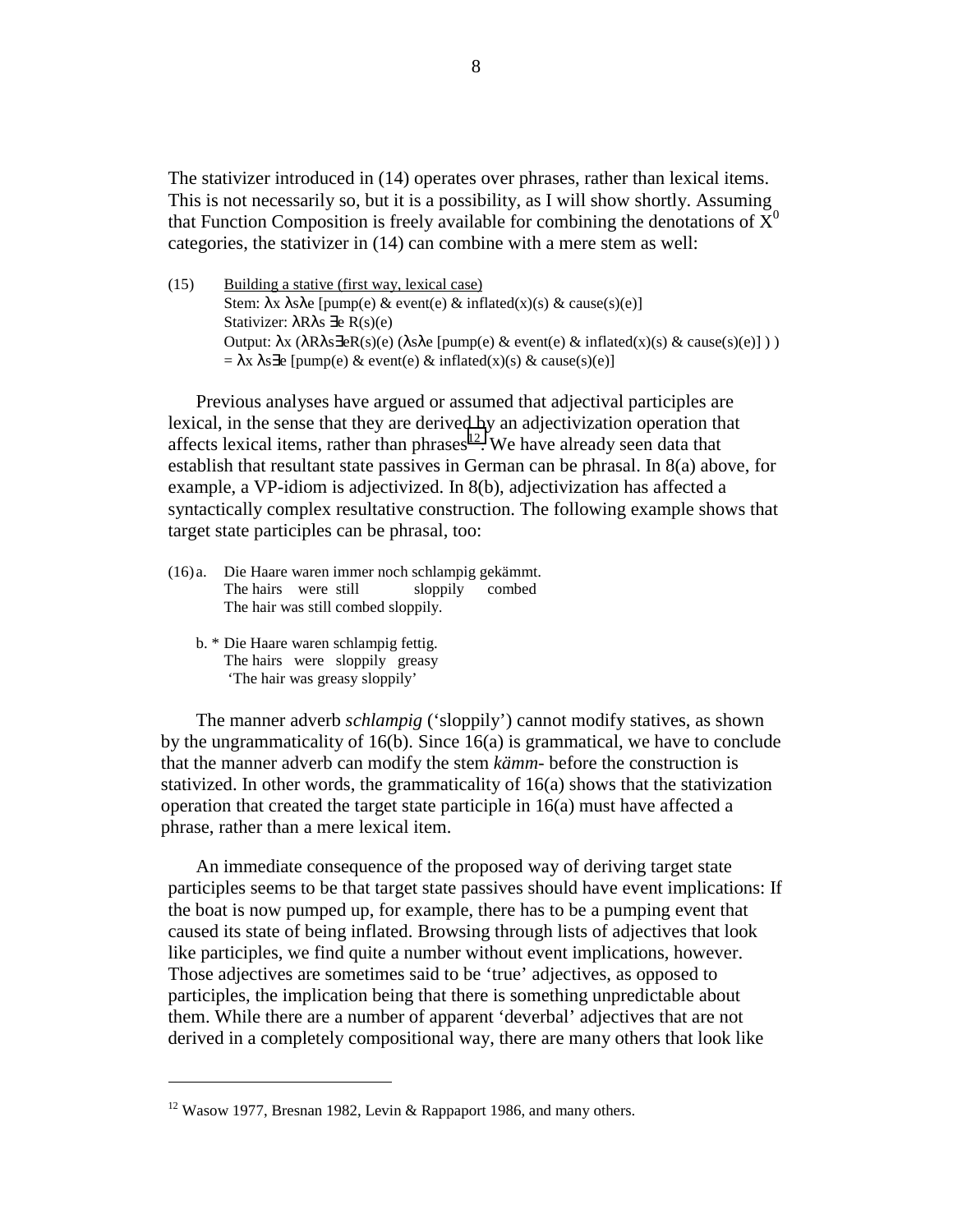participles, are compositionally related to the corresponding verbs, yet lack the expected event implications. Take (17):

(17) The blood vessel was obstructed.

A blood vessel may be obstructed due to a malformation without there ever having been an event of obstruction. The vessel might just have grown that way. There might have been tissue that caused the obstruction. What is special about the verb *obstruct* is that it has stative, as well as eventive uses. Its stative use is illustrated in (18):

(18) Because of a congenital malformation, tissue obstructed the blood vessel.

Since the verb *obstruct* has stative and eventive uses, its Davidsonian argument has to be able to range over events (proper) as well as states. When the Davidsonian argument denotes an event, we are talking about a causal relation between that event and a state of obstruction. When it denotes a state, the causal relation is between two states, one of which might be the tissue's being where it is, for example. Verbs like *obstruct*, then, are not essentially different from fully eventive verbs like *pump up*. They, too, have a target state argument in addition to a Davidsonian argument. The only difference is that their Davidsonian argument can have states in its range. The same stativizer can existentially quantify the Davidsonian argument, thereby creating an adjective. Examples of other verbs with stative and eventive uses are *surround*, *cover*, *support*, *illuminate*, and experiencer verbs like *depress* or *worry*. As expected under the proposed analysis, those verbs have target state passives without event implications.

If target state participles are built using the stativizer introduced in (14), it follows that only those verbs can have target state passives that characterize states as part of their meaning. Surprisingly, not all verbs that characterize states as part of their meanings have target state passives. The most puzzling exceptions are causative verbs like *empty* or *dry*, which lack target state passives, as illustrated in 2(c) and (d) above. Looking at a database of about 1,500 German verbs, an interesting generalization emerges. The generalization is illustrated in (19):

- (19) a. \* Die Tür ist immer noch zu+gemacht. The door is still closed+made
	- b. Die Tür ist immer noch geschlossen. The door is still closed

*Zumachen* and *schliessen* are (nearly) synonymous. The crucial difference between the two verbs is that *zumachen* is compositionally derived from *zu* ('closed', 'shut') and the light verb *machen* ('make'), while *schliessen* ('close'), is not a compositional causative. All causatives derived with the help of *machen*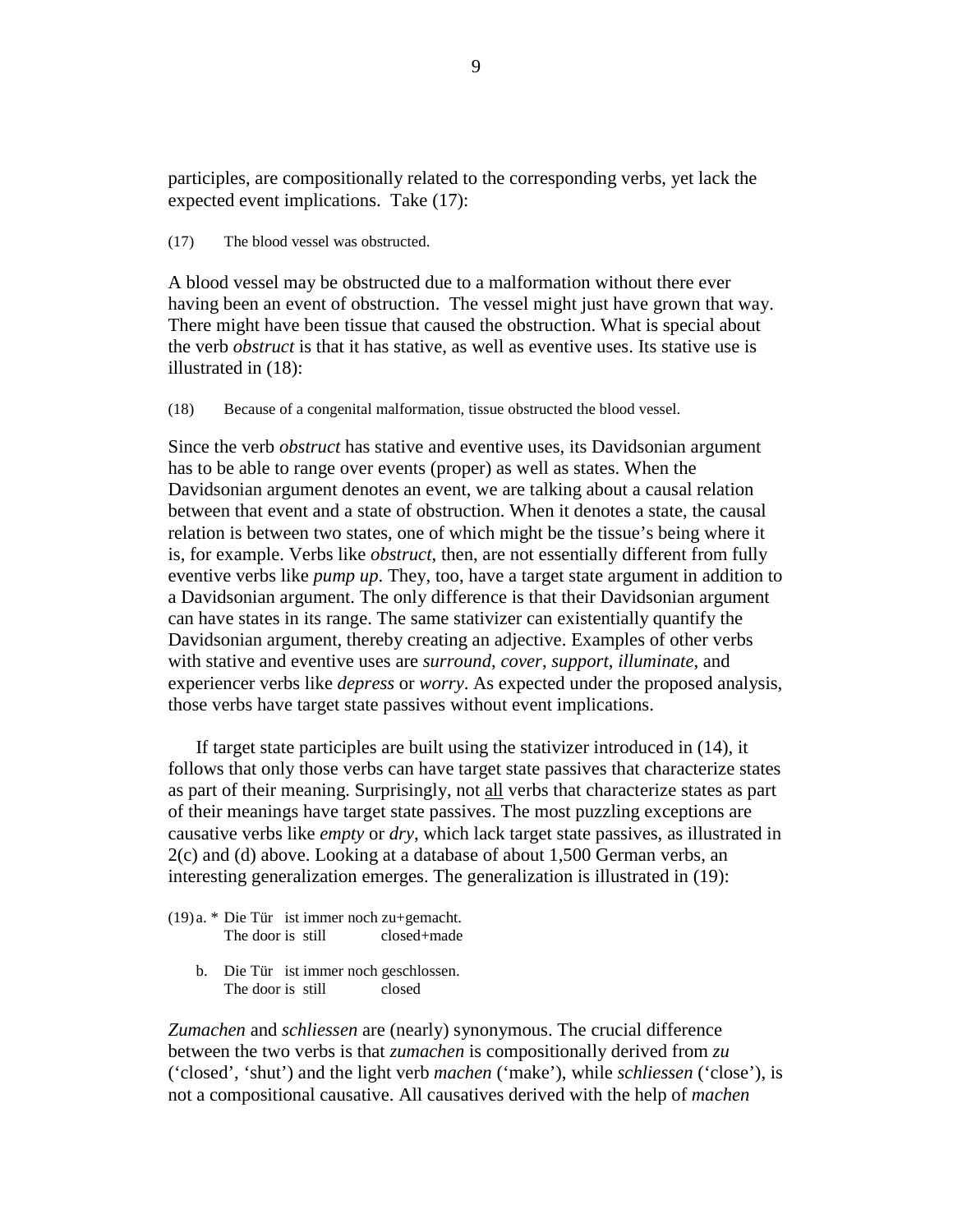behave like *zumachen* in that they never permit target state passives. This suggests that the stems of causatives like English *dry* or *empty* might be derived by incorporation of the corresponding adjective into an unpronounced light verb stem, which would have to be the head of the resulting compound. Suppose now that light verb stems are specified for syntactic category, that is, they are V's from the very start. Assume furthermore that only category neutral stems can have both a target state and a Davidsonian event argument. When the head of a stem is a V, that stem is itself a V, hence is not category-neutral. Causatives like *empty* or *dry*, then, cannot have target state passives since at no stage in their derivation is there a category-neutral stem involved.

If the derivation of target state participles I proposed is on the right track, we should find target state participles for unaccusatives as well. Within the current framework of assumptions, transitive and unaccusative stems have the same argument structure. Neither transitive nor unaccusative stems have external arguments. The stativizing operation I proposed above wouldn't be able to tell the difference, as long as there is a target state argument. As expected, there are target state 'passives' for unaccusative verbs:

- (20) a. Der Arm ist immer noch geschwollen. The arm is still swollen.
	- b. Der See ist immer noch zugefroren. The lake is still frozen over.

On the current analysis, target state participles have state arguments, just like other adjectives. It is therefore not surprising that they behave like underived adjectives with respect to gradability and degree modifiers (see Kennedy and McNally 1999). Moreover, we can account for the scale structure of target state participles without having to say anything special about their relationship to the 'event structure' of the corresponding verbs. The scale structure of a target state participle is expected to be the same as the scale structure of the target state property characterized by the corresponding verb, since the verb and the participle have the same ancestry. They are derived from the same category-neutral stem.

If target state passives can be the result of stativizing a whole phrase, it should be possible that the target state property is not provided by the verb, but by other material within the VP, a manner adverb, for example. The following contrast demonstrates that target state properties can indeed be contributed by adverbs:

- (21) a. \* Meine Haare waren immer noch geschnitten. My hairs were still cut 'My hair was still cut'.
	- b. Meine Haare waren immer noch schlampig geschnitten.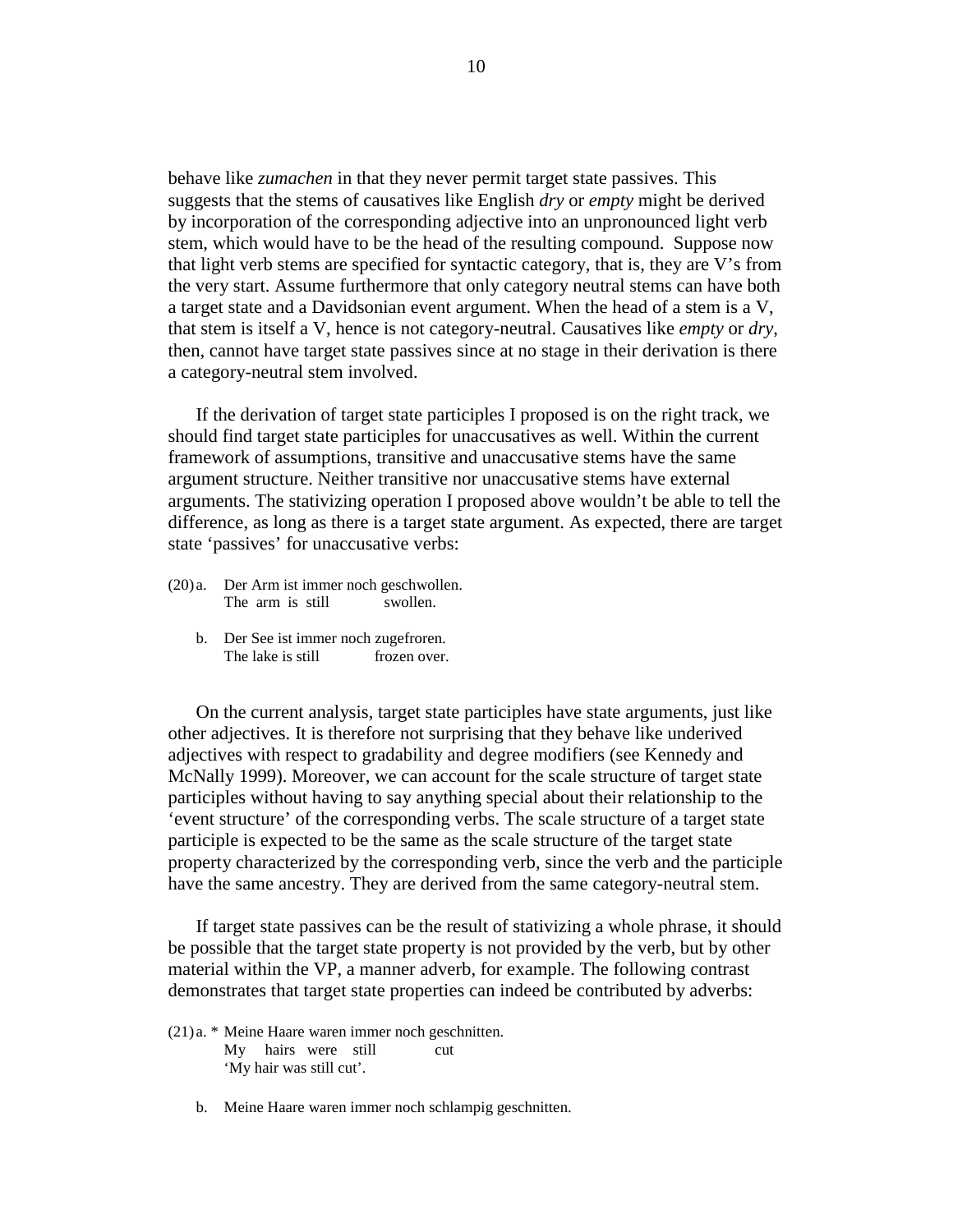My hairs were still sloppily cut My hair was still cut sloppily.

How come manner adverbs can provide target state arguments? The answer I want to consider is that adverbs, too, can describe target states and express causal relations between events and those states. This becomes clear once we think about the meaning of *sloppily*, for example. For 21(b) to be true, some sloppy haircutting action must have caused the current state of my hair. Moreover, it seems that the state in question has to carry information about what caused it, that is, it has to indicate that it came into existence through sloppy action. 21(b) wouldn't be true, for example, if my hairdresser was working very sloppily when cutting my hair, yet against all odds, the result of his sloppy working style bore all the usual signs of careful action. The adverb *sloppily*, then, can have a target state interpretation of the kind given in  $22(a)$ . Combining  $22(a)$  with the denotation of *cut my hair* yields 22(b). Existential quantification of the Davidsonian argument by one of the stativizers produces the stative predicate 22(c):

- (22) a.  $\lambda$ e $\lambda$ s [action(e) & cause(s)(e) & indicate(sloppy(e))(s)]<sup>13</sup>.
	- b.  $\lambda e \lambda s$  [action(e) & cause(s)(e) & cut(my hair)(e) & indicate(sloppy(e))(s)]
	- c.  $\lambda s \exists e$  [action(e) & cause(s)(e) & cut(my hair)(e) & indicate(sloppy(e))(s)]

To summarize the discussion of target state participles, I have proposed that target state participles are derived by operators that retrieve target state properties from the constituents they operate on. Those target state properties are accessed through a state argument that is present at the relevant level of representation.

Resultant state participles are more widely available than target state participles. In fact, when a verb has a target state passive, it usually has a resultant state passive as well, as long as a 'job done' or 'that's over' reading is plausible. Take (23) as an illustration:

(23) Das Gebäude ist geräumt. The building is evacuated.

 $\overline{a}$ 

As a target state passive, (23) implies that there are currently no tenants in the building. When understood as a resultant state passive, (23) does not have that implication. (23) could be uttered truth-fully by a police officer who is reporting the successful evacuation of the building to his supervisor at a time when tenants have moved back in again. What the officer reports is merely that the job assigned to him is done.

 $13$  The expression 'sloppy(e)' is of type t, hence expresses a proposition, that is, a set of possible worlds. For discussion of the indication relation, see Stalnaker 1984.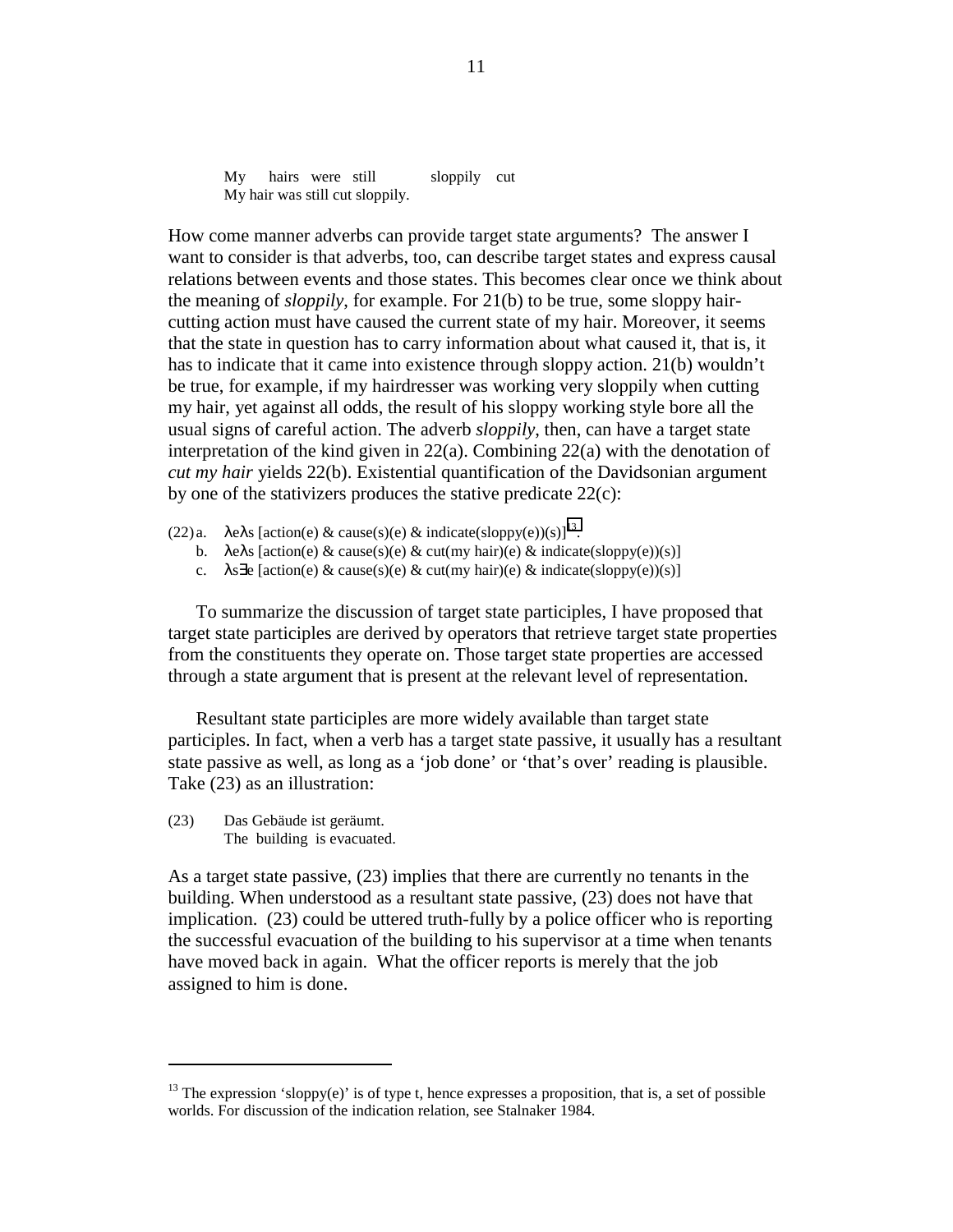The only kinds of verbs that are plain ungrammatical in resultant state passives (or state passives of any kind) are verbs like *wissen* ('know') or *besitzen* ('own'). I argued in Kratzer 1995 that those verbs do not have a Davidsonian event argument. The stativizer in a resultant state participle, then, seems to select predicates with an (unsaturated) Davidsonian argument. We have already seen that resultant state passives have perfect aspect, and this means that the derivation of a resultant state participle involves an aspectual operator:

(24) Building a stative (second way, phrasal case)<sup>14</sup> Stem+object: λe [prove(the theorem)(e)] Stativizer:  $\lambda P\lambda t \exists e[P(e) & \tau(e) \quad t]$ Output: λt∃e[prove(the theorem)(e) & τ (e) t]

The stativizer in (24) maps properties of eventualities into properties of times, the usual job of an aspectual operator. In the example given, the output of stativization is a property of times that is true of any time t that is preceded by the running time  $\tau(e)$  of an event e that is a completed event of proving the theorem. Whenever a time has that property, any later time is bound to have that property as well. This accounts for the observation that whenever a resultant state passive is true at a time, it is true forever after. It could not be otherwise.

Since resultant state participles can also be formed from stems with a target state argument, we have to think about what happens with that argument in those cases<sup>15</sup>. The aspectual stativizer in  $(24)$  operates over properties of eventualities. But if Function Composition is available (at least at the  $\overline{X}^0$  level), the stativizer could also operate directly over stems that have both a target state and a Davidsonian argument. However, we would then end up with a dangling state argument that we would not be able to get rid off, barring 'spontaneous' existential quantification or higher operators that might seek out a target state argument. It seems, then, that something should force existential quantification of target state arguments before aspectual operators come into play. A natural candidate is the syntactic category label 'V'. One possible denotation for 'V' could be an operator that existentially quantifies the target state argument - if there is one. The result would be a verbal passive participle that aspectual operators can work on. Assuming that aspectual operators must attach to Vs, existential quantification of target state arguments is forced.

 $14$  Here, too, the lexical case is accounted for by Function Composition.

<sup>&</sup>lt;sup>15</sup> The same question arises when *für*-PPs are contained in projections that become verbal at some later point in the derivation. Here, too, 'becoming verbal' seems to be linked to the binding of the target state argument.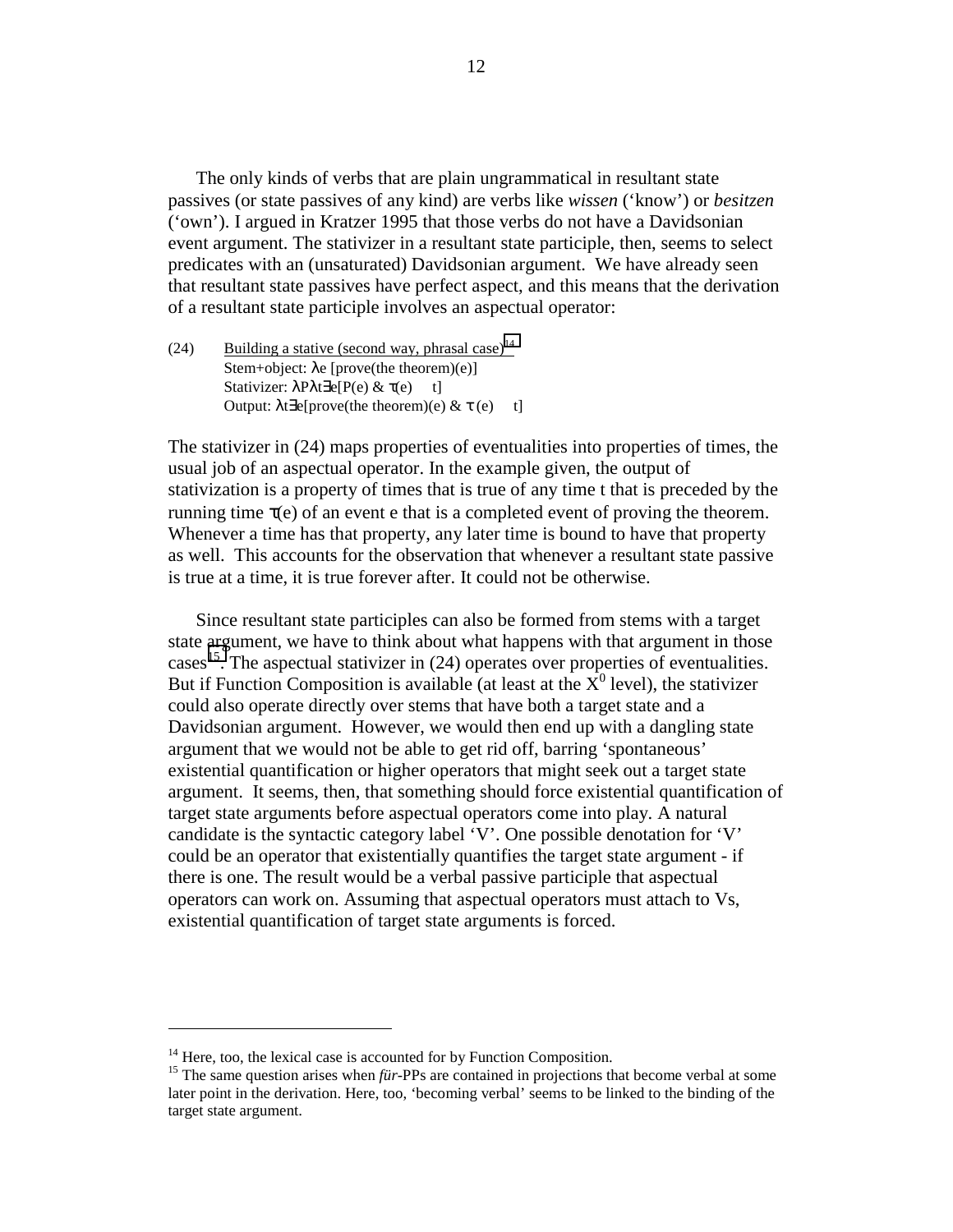The proposal that resultant state participles express properties of times (rather than properties of states), hence involve an aspectual operator, derives an important generalization about the possibility of *un*-prefixation:

(25) Any lexical (that is, non-phrasal) resultant state participle permits compositional *un*prefixation. (Compositional *un*- expresses contradictory negation of the appropriate type.)

Here is a sketch of an explanation for (25). Phrasal state passives do not ever permit *un*-prefixation, a fact that can be accounted for by assuming that *un*- has to be attached in the lexicon, not in the syntax:

(26) a. \* Ihm sind die Leviten ungelesen. Him(dat.) are the Leviticus (nom.plur.) unread 'He was unscolded.' b. \* Die Teekanne ist unleergetrunken. The teapot is un-empty-drunk 'The teapot is undrunk empty.'

With underived adjectives and lexical target state participles, *un*-prefixation is unpredictable. Often, it is not acceptable at all (e.g. (27)), and if acceptable, it seems to express contrary, rather than contradictory negation (e.g. in (28)):

| (27)   | leer       | * unleer     |
|--------|------------|--------------|
|        | empty      | unempty      |
| (28)a. | gesund     | ungesund     |
|        | healthy    | unhealthy    |
| b.     | bekümmert  | unbekümmert  |
|        | distressed | lighthearted |

Underived adjectives and target state participles express relations between individuals and states, that is, they have denotations of type  $\ll\ll$ st $\gg$ . Here is what would happen if compositional *un-* were to operate on such denotations:

| (29) | empty (adjective)          | $\lambda x \lambda s$ [empty(x)(s)]                           |     |
|------|----------------------------|---------------------------------------------------------------|-----|
|      | un-                        | $\lambda Q \lambda x \lambda s$ $\left[ \neg Q(x)(s) \right]$ |     |
|      | 'unempty'                  | $\lambda x \lambda s$ [ $\neg$ empty(x)(s)]                   | No! |
|      | 'the mailbox (be) unempty' | $\lambda$ s [ $\neg$ empty(the mailbox)(s)]                   | No! |

If compositional *un-* could operate on adjectives that express relations between individuals and states, there would be sentences like *the mailbox is unempty* that would be true (in a world) just in case there is a state that is not a state of the mailbox's being empty. These truth-conditions are utterly trivial, however. Just about any state is a state that is not a state of the mailbox's being empty. This is the reason, I suggest, why with underived or target state adjectives, *un*- is either ungrammatical or not compositional. With compositional *un*-, the output would be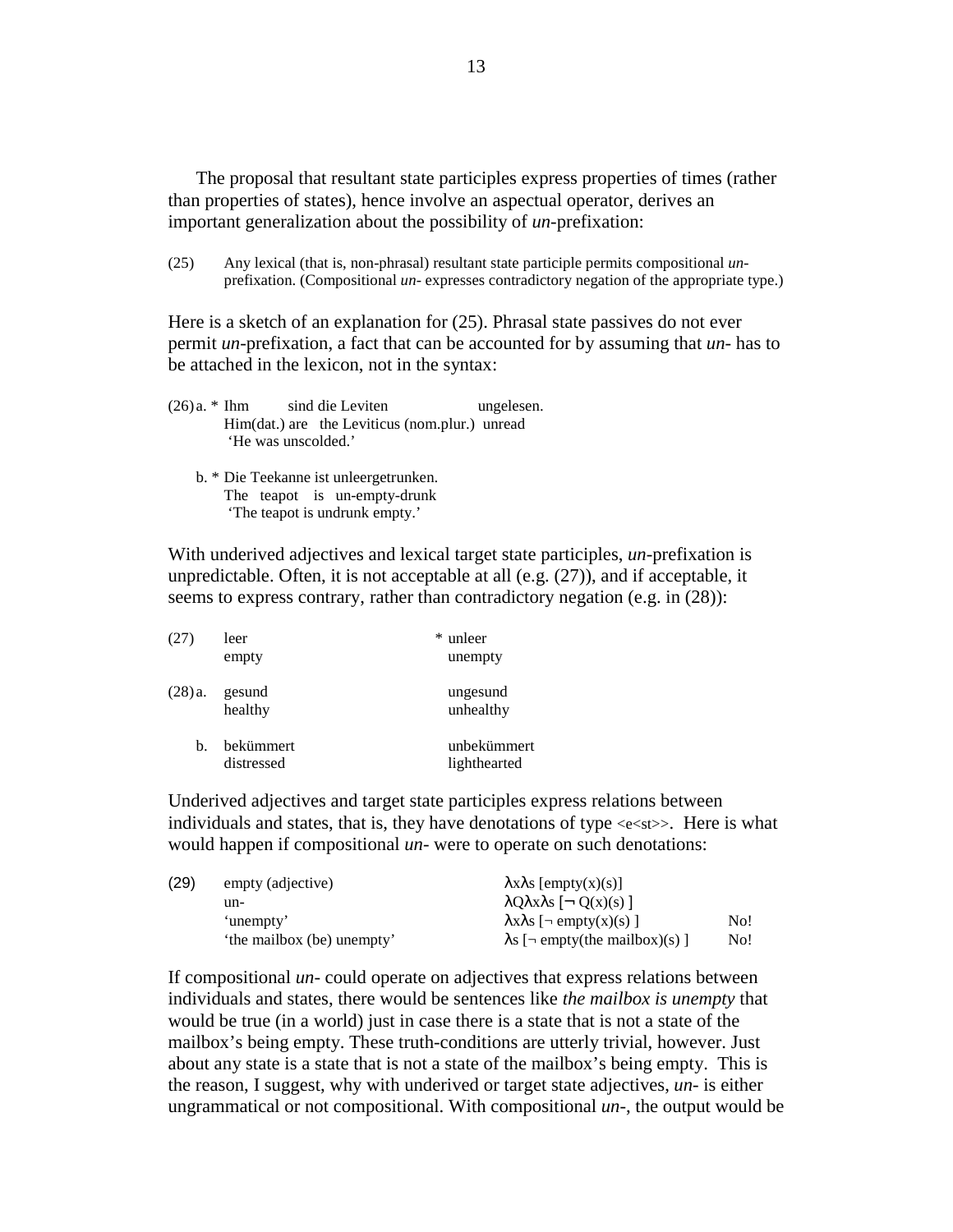semantically anomalous. Now look what happens when *un*- appears as prefix of a (lexical) resultant state participle:

| (30) | empty (verb)                 | $\lambda x \lambda e \exists s$ [empty(x)(s) & cause(s)(e)]                             |     |
|------|------------------------------|-----------------------------------------------------------------------------------------|-----|
|      | emptied                      | $\lambda x \lambda t$ $\exists e \exists s$ [empty(x)(s) & cause(s)(e) & $\tau(e)$      | t I |
|      | un-                          | $\lambda$ Τλ χλ [ - Τ(x)(t) ]                                                           |     |
|      | 'unemptied'                  | $\lambda x \lambda t$ $\neg \exists e \exists s$ [empty(x)(s) & cause(s)(e) & $\tau(e)$ | t ] |
|      | 'the mailbox (be) unemptied' | $\lambda t$ $\neg \exists e \exists s$ [empty(the mailbox)(s) & cause(s)(e) &           |     |
|      |                              | $\tau(e)$                                                                               |     |

According to (30), the sentence *the mailbox is unemptied* is true (in a world) at a time t, just in case t is not preceded by an event of emptying the mailbox. Allowing for pragmatic determination of the time span we are looking at, these truth-conditions are right. The important point is that if the participles in resultant state passives denote properties of times, rather than properties of states, compositional *un*-prefixation yields a semantically acceptable result. I suspect that this is why *un*-prefixation is predictable for resultant state participles.

Resultant state participles are expected to be less adjective-like than target state participles under the current analysis. This seems to be so, given that resultant state participles are never gradable, for example, and they never permit the degree modifier *very*.

The analysis of target state and resultant state passives I explored in this short paper led me to posit three different types of passive participles in German that are all pronounced the same:

| (31) | a. | $ ge-en _A$                                          | Adjectival     |
|------|----|------------------------------------------------------|----------------|
|      |    | $ ge-en _V$                                          | Verbal         |
|      | C. | $[$ [ge-en] <sub>V</sub> Perfect] $_{\text{Aspect}}$ | Perfect Aspect |

As the reader might have guessed, the next step to take will be to find out whether the verbal participles of 31(b) are also used in verbal passives with the auxiliary *werden*, and whether the perfect participles of 31(c) are also used in active perfect constructions with the auxiliary *haben* ('have'). Execution of this project will have to be left for another occasion. There are too many bumps in the road and too many miles still to go.

### **References**

Baker, M., K. Johnson, et al. (1989). "Passive Arguments Raised." Linguistic Inquiry 20: 219-252.